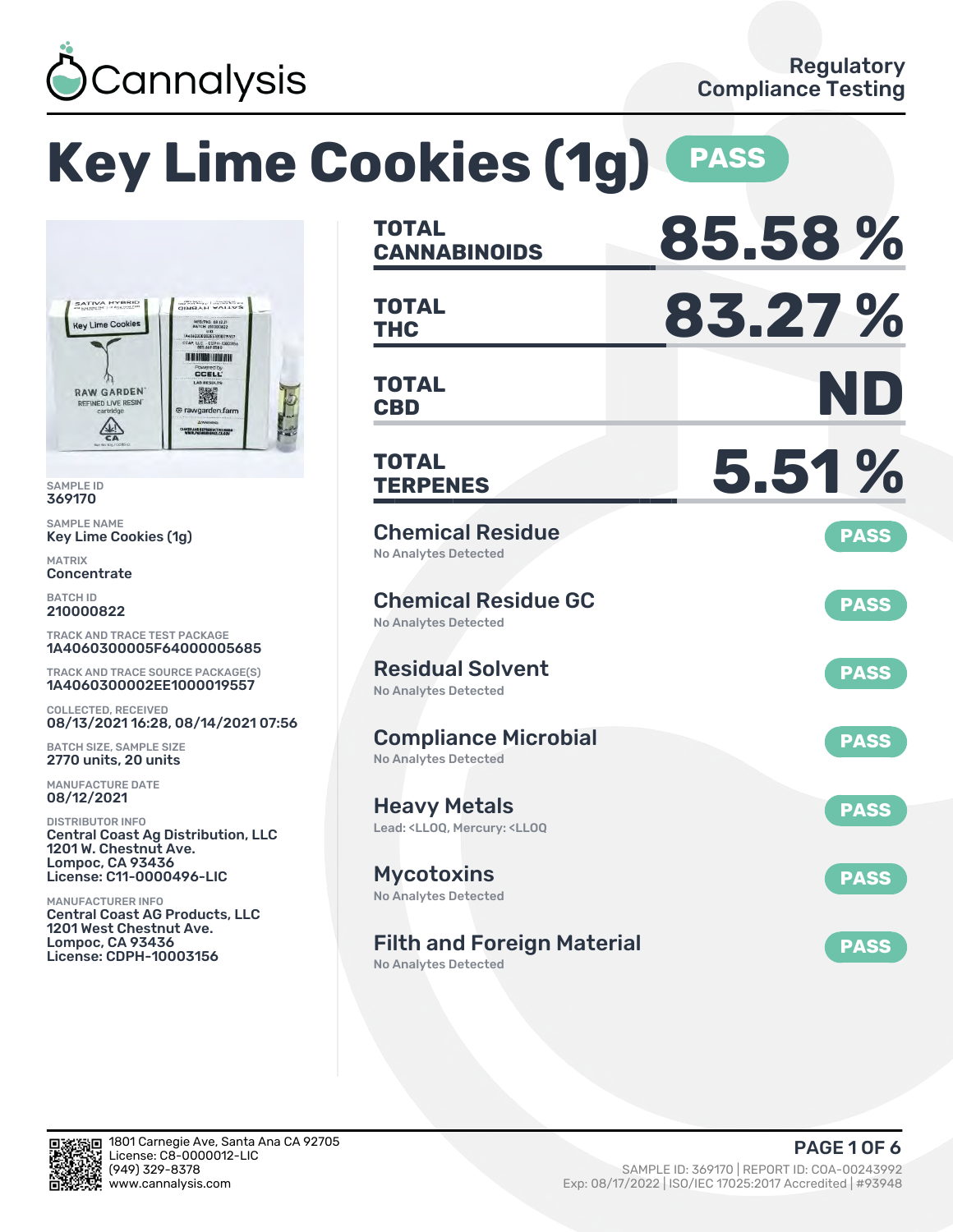

# CANNABINOID ANALYSIS

Total THC,CBD value(s) have been decarboxylated.

| TOTAL THC:          | 832.7 mg/g (83.27 %), 832.7 mg per package |
|---------------------|--------------------------------------------|
| TOTAL CBD:          | ND.                                        |
| TOTAL CANNABINOIDS: | 855.8 mg/g (85.58 %)                       |

UNIT OF MEASUREMENT: Milligrams per Gram(mg/g)

| <b>RESULT</b>                      |                                                                 |                                                                         |                |               | <b>LOD</b> | LL <sub>00</sub> |
|------------------------------------|-----------------------------------------------------------------|-------------------------------------------------------------------------|----------------|---------------|------------|------------------|
|                                    |                                                                 | CBDa                                                                    | <b>ND</b>      |               | 0.2000     | 0.4000           |
| 832.7 mg/g (83.27 %)               |                                                                 | <b>CBD</b>                                                              | <b>ND</b>      |               | 0.2000     | 0.4000           |
|                                    |                                                                 | CBD <sub>v</sub>                                                        | <b>ND</b>      |               | 0.2000     | 0.4000           |
|                                    |                                                                 | CBC                                                                     | <b>ND</b>      |               | 0.2000     | 0.4000           |
| $2.055 \,\mathrm{mq/q}$ (0.2055 %) |                                                                 | CBGa                                                                    | <b>ND</b>      |               | 0.2000     | 0.4000           |
| 20.96 mg/g (2.096 %)               |                                                                 |                                                                         |                |               |            |                  |
|                                    | LOD<br>0.2000<br>0.2000<br>0.2000<br>0.2000<br>0.2000<br>0.2000 | <b>LLOO</b><br>0.4000<br>0.4000<br>0.4000<br>0.4000<br>0.4000<br>0.4000 | <b>ANALYTE</b> | <b>RESULT</b> |            |                  |

#### ADDITIONAL INFORMATION

| Method:              | SOP-TECH-001 | Sample Prepped: 08/16/2021 09:18  | Sample Approved: 08/17/2021 11:32  |  |
|----------------------|--------------|-----------------------------------|------------------------------------|--|
| Instrument: UPLC-DAD |              | Sample Analyzed: 08/16/2021 12:46 | Prep-Analytical Batch: 31906-26008 |  |



## TERPENE ANALYSIS

TOTAL TERPENES: 55.12 mg/g (5.512 %)

| UNIT OF MEASUREMENT:    | Milligrams per Gram(mg/g) |        |       |
|-------------------------|---------------------------|--------|-------|
| <b>ANALYTE</b>          | <b>RESULT</b>             | LOD    | LLO   |
| 3-Carene                | <b>ND</b>                 | 1.000  | 2.50  |
| Alpha cedrene           | <b>ND</b>                 | 1.000  | 2.50  |
| Alpha pinene            | 1.411 mg/g $(0.1411%)$    | 0.1000 | 1.00  |
| Alpha terpineol         | 0.8749 mg/g (0.0875 %)    | 0.3260 | 0.65  |
| Beta myrcene            | 12.83 mg/g (1.283 %)      | 0.5000 | 1.00  |
| Borneol                 | <b>ND</b>                 | 1.000  | 2.50  |
| Camphor                 | <b>ND</b>                 | 0.1000 | 0.50  |
| Cedrol                  | <b>ND</b>                 | 0.5000 | 1.00  |
| Cis nerolidol           | <b>ND</b>                 | 2.500  | 5.00  |
| Fenchol                 | 1.531 mg/g $(0.1531\%)$   | 0.5000 | 1.00  |
| Gamma terpinene         | $<$ LLOO                  | 0.1000 | 0.50  |
| Geranyl acetate         | <b>ND</b>                 | 0.1000 | 0.50  |
| Isoborneol              | <b>ND</b>                 | 0.5000 | 1.00  |
| Limonene                | 13.28 mg/g (1.328 %)      | 0.5000 | 2.50  |
| Menthol                 | <b>ND</b>                 | 1.000  | 2.50  |
| Ocimene 2               | 1.976 mg/g $(0.1976\%)$   | 0.3450 | 1.72. |
| P-mentha-1,5-diene ND   |                           | 0.5000 | 1.00  |
| Sabinene                | <b>ND</b>                 | 0.5000 | 1.00  |
| Trans beta farnesene ND |                           | 2.500  | 5.00  |
| Trans nerolidol         | ND                        | 0.5000 | 2.50  |

| ANALYTE                 | <b>RESULT</b>                                                                                                               | LOD    | <b>LLOQ</b> | <b>ANALYTE</b>         | <b>RESULT</b>                                       | <b>LOD</b> | <b>LLOQ</b> |
|-------------------------|-----------------------------------------------------------------------------------------------------------------------------|--------|-------------|------------------------|-----------------------------------------------------|------------|-------------|
| 3-Carene                | <b>ND</b>                                                                                                                   | 1.000  | 2.500       | Alpha bisabolol        | <lloq< td=""><td>0.1000</td><td>0.5000</td></lloq<> | 0.1000     | 0.5000      |
| Alpha cedrene           | <b>ND</b>                                                                                                                   | 1.000  | 2.500       | Alpha humulene         | 2.569 mg/g (0.2569 %)                               | 0.5000     | 1.000       |
| Alpha pinene            | 1.411 mg/g $(0.1411%)$                                                                                                      | 0.1000 | 1.000       | Alpha terpinene        | <b>ND</b>                                           | 0.5000     | 1.000       |
| Alpha terpineol         | $0.8749$ mg/g $(0.0875%)$                                                                                                   | 0.3260 | 0.6520      | Beta caryophyllene     | 9.844 mg/g $(0.9844\%)$                             | 0.5000     | 1.000       |
| Beta myrcene            | 12.83 mg/g (1.283 %)                                                                                                        | 0.5000 | 1.000       | Beta pinene            | 1.972 mg/g $(0.1972%)$                              | 0.6070     | 1.214       |
| Borneol                 | <b>ND</b>                                                                                                                   | 1.000  | 2.500       | Camphene               | <b>ND</b>                                           | 0.5000     | 1.000       |
| Camphor                 | <b>ND</b>                                                                                                                   | 0.1000 | 0.5000      | Caryophyllene oxide ND |                                                     | 0.5000     | 2.500       |
| Cedrol                  | <b>ND</b>                                                                                                                   | 0.5000 | 1.000       | Cis geraniol           | <b>ND</b>                                           | 1.000      | 2.500       |
| Cis nerolidol           | <b>ND</b>                                                                                                                   | 2.500  | 5.000       | Eucalyptol             | <b>ND</b>                                           | 0.1000     | 0.5000      |
| Fenchol                 | 1.531 mg/g $(0.1531\%)$                                                                                                     | 0.5000 | 1.000       | Fenchone               | <lloq< td=""><td>0.1000</td><td>0.5000</td></lloq<> | 0.1000     | 0.5000      |
| Gamma terpinene         | <lloq< td=""><td>0.1000</td><td>0.5000</td><td>Gamma terpineol</td><td><b>ND</b></td><td>0.2090</td><td>0.5230</td></lloq<> | 0.1000 | 0.5000      | Gamma terpineol        | <b>ND</b>                                           | 0.2090     | 0.5230      |
| Geranyl acetate         | <b>ND</b>                                                                                                                   | 0.1000 | 0.5000      | Guaiol                 | <b>ND</b>                                           | 2.500      | 5.000       |
| Isoborneol              | <b>ND</b>                                                                                                                   | 0.5000 | 1.000       | Isopulegol             | <b>ND</b>                                           | 2.500      | 5.000       |
| Limonene                | 13.28 mg/g (1.328 %)                                                                                                        | 0.5000 | 2.500       | Linalool               | 4.687 mg/g $(0.4687%)$                              | 0.5000     | 1.000       |
| Menthol                 | <b>ND</b>                                                                                                                   | 1.000  | 2.500       | Ocimene 1              | <b>ND</b>                                           | 0.1550     | 0.3100      |
| Ocimene 2               | 1.976 mg/g (0.1976 %)                                                                                                       | 0.3450 | 1.725       | P-cymene               | <b>ND</b>                                           | 0.5230     | 1.045       |
| P-mentha-1,5-diene ND   |                                                                                                                             | 0.5000 | 1.000       | Pulegone               | <b>ND</b>                                           | 0.1000     | 0.5000      |
| Sabinene                | <b>ND</b>                                                                                                                   | 0.5000 | 1.000       | Terpinolene            | 4.136 mg/g (0.4136 %)                               | 0.1000     | 0.5000      |
| Trans beta farnesene ND |                                                                                                                             | 2.500  | 5.000       | Trans geraniol         | <b>ND</b>                                           | 0.5000     | 2.500       |
| Trans nerolidol         | <b>ND</b>                                                                                                                   | 0.5000 | 2.500       | Valencene              | <b>ND</b>                                           | 0.5000     | 1.000       |
|                         |                                                                                                                             |        |             |                        |                                                     |            |             |

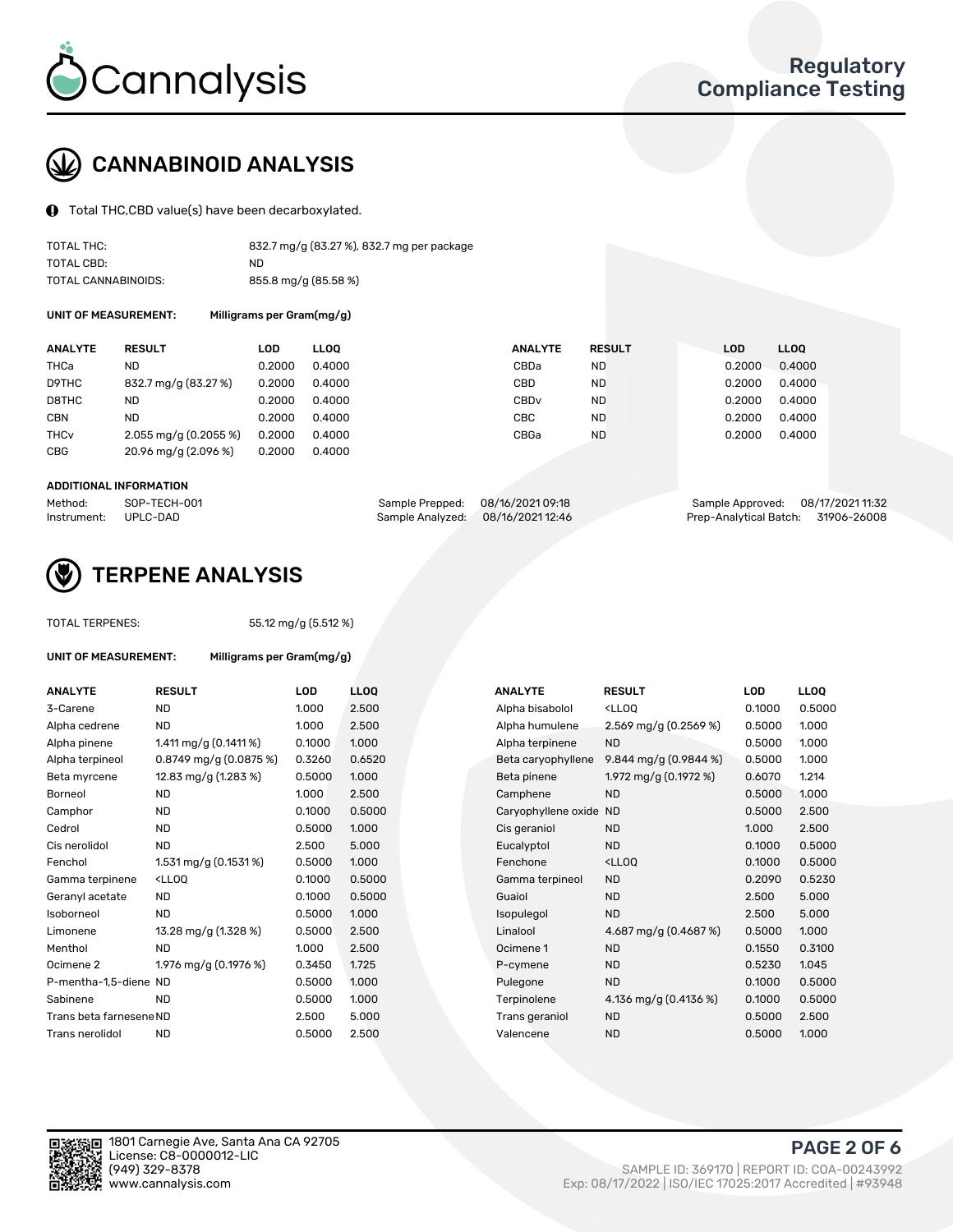

## Regulatory Compliance Testing

#### ADDITIONAL INFORMATION

Method: SOP-TECH-027 Sample Prepped: 08/14/2021 12:23 Sample Approved: 08/17/2021 08:10 Prep-Analytical Batch: 31894-25985



CHEMICAL RESIDUE ANALYSIS PASS

UNIT OF MEASUREMENT: Micrograms per Gram(ug/g)

| <b>ANALYTE</b>    | <b>RESULT</b> | LOD    | LL <sub>OO</sub> | <b>ACTION LEVEL</b> |      | <b>ANALYTE</b>      | <b>RESULT</b> | <b>LOD</b> | <b>LLOQ</b> | <b>ACTION LEVEL</b> |      |
|-------------------|---------------|--------|------------------|---------------------|------|---------------------|---------------|------------|-------------|---------------------|------|
| Abamectin         | <b>ND</b>     | 0.0200 | 0.0400           | 0.1000              | Pass | Acephate            | <b>ND</b>     | 0.0200     | 0.0400      | 0.1000              | Pass |
| Acequinocyl       | <b>ND</b>     | 0.0200 | 0.0400           | 0.1000              | Pass | Acetamiprid         | <b>ND</b>     | 0.0200     | 0.0400      | 0.1000              | Pass |
| Aldicarb          | <b>ND</b>     | 0.0200 | 0.0400           | 0.0                 | Pass | Azoxystrobin        | <b>ND</b>     | 0.0200     | 0.0400      | 0.1000              | Pass |
| Bifenazate        | <b>ND</b>     | 0.0200 | 0.0400           | 0.1000              | Pass | <b>Bifenthrin</b>   | <b>ND</b>     | 0.0200     | 0.0400      | 3.000               | Pass |
| <b>Boscalid</b>   | <b>ND</b>     | 0.0200 | 0.0400           | 0.1000              | Pass | Carbaryl            | <b>ND</b>     | 0.0200     | 0.0400      | 0.5000              | Pass |
| Carbofuran        | <b>ND</b>     | 0.0200 | 0.0400           | 0.0                 | Pass | Chlorantraniliprole | <b>ND</b>     | 0.0200     | 0.0400      | 10.00               | Pass |
| Clofentezine      | <b>ND</b>     | 0.0200 | 0.0400           | 0.1000              | Pass | Coumaphos           | <b>ND</b>     | 0.0200     | 0.0400      | 0.0                 | Pass |
| Cyfluthrin        | <b>ND</b>     | 0.4000 | 1.000            | 2.000               | Pass | Cypermethrin        | <b>ND</b>     | 0.4000     | 1.000       | 1.000               | Pass |
| Daminozide        | <b>ND</b>     | 0.0200 | 0.0400           | 0.0                 | Pass | Diazinon            | <b>ND</b>     | 0.0200     | 0.0400      | 0.1000              | Pass |
| <b>Dichlorvos</b> | <b>ND</b>     | 0.0200 | 0.0400           | 0.0                 | Pass | Dimethoate          | <b>ND</b>     | 0.0200     | 0.0400      | 0.0                 | Pass |
| Dimethomorph      | <b>ND</b>     | 0.0200 | 0.0400           | 2.000               | Pass | <b>Ethoprophos</b>  | <b>ND</b>     | 0.0200     | 0.0400      | 0.0                 | Pass |
| Etofenprox        | <b>ND</b>     | 0.0200 | 0.0400           | 0.0                 | Pass | Etoxazole           | <b>ND</b>     | 0.0200     | 0.0400      | 0.1000              | Pass |
| Fenhexamid        | <b>ND</b>     | 0.0200 | 0.0400           | 0.1000              | Pass | Fenoxycarb          | <b>ND</b>     | 0.0200     | 0.0400      | 0.0                 | Pass |
| Fenpyroximate     | <b>ND</b>     | 0.0200 | 0.0400           | 0.1000              | Pass | Fipronil            | <b>ND</b>     | 0.0400     | 0.1000      | 0.0                 | Pass |
| Flonicamid        | <b>ND</b>     | 0.0200 | 0.0400           | 0.1000              | Pass | Fludioxonil         | <b>ND</b>     | 0.0200     | 0.0400      | 0.1000              | Pass |
| Hexythiazox       | <b>ND</b>     | 0.0200 | 0.0400           | 0.1000              | Pass | Imazalil            | <b>ND</b>     | 0.0200     | 0.0400      | 0.0                 | Pass |
| Imidacloprid      | <b>ND</b>     | 0.0200 | 0.0400           | 5.000               | Pass | Kresoxim methyl     | <b>ND</b>     | 0.0200     | 0.0400      | 0.1000              | Pass |
| Malathion         | <b>ND</b>     | 0.0200 | 0.0400           | 0.5000              | Pass | Metalaxyl           | <b>ND</b>     | 0.0200     | 0.0400      | 2.000               | Pass |
| Methiocarb        | <b>ND</b>     | 0.0200 | 0.0400           | 0.0                 | Pass | Methomyl            | <b>ND</b>     | 0.0200     | 0.0400      | 1.000               | Pass |
| Mevinphos         | <b>ND</b>     | 0.0200 | 0.0400           | 0.0                 | Pass | Myclobutanil        | <b>ND</b>     | 0.0200     | 0.0400      | 0.1000              | Pass |
| Naled             | <b>ND</b>     | 0.0200 | 0.0400           | 0.1000              | Pass | Oxamyl              | <b>ND</b>     | 0.0200     | 0.0400      | 0.5000              | Pass |
| Paclobutrazol     | <b>ND</b>     | 0.0200 | 0.0400           | 0.0                 | Pass | Permethrins         | <b>ND</b>     | 0.0400     | 0.1000      | 0.5000              | Pass |
| Phosmet           | <b>ND</b>     | 0.0200 | 0.0400           | 0.1000              | Pass | Piperonyl butoxide  | <b>ND</b>     | 0.0200     | 0.0400      | 3.000               | Pass |
| Prallethrin       | <b>ND</b>     | 0.0200 | 0.0400           | 0.1000              | Pass | Propiconazole       | <b>ND</b>     | 0.0200     | 0.0400      | 0.1000              | Pass |
| Propoxur          | <b>ND</b>     | 0.0200 | 0.0400           | 0.0                 | Pass | Pyrethrins          | <b>ND</b>     | 0.0200     | 0.0400      | 0.5000              | Pass |
| Pyridaben         | <b>ND</b>     | 0.0200 | 0.0400           | 0.1000              | Pass | Spinetoram          | <b>ND</b>     | 0.0200     | 0.0400      | 0.1000              | Pass |
| Spinosad          | <b>ND</b>     | 0.0300 | 0.0700           | 0.1000              | Pass | Spiromesifen        | <b>ND</b>     | 0.0200     | 0.0400      | 0.1000              | Pass |
| Spirotetramat     | <b>ND</b>     | 0.0200 | 0.0400           | 0.1000              | Pass | Spiroxamine         | <b>ND</b>     | 0.0200     | 0.0400      | 0.0                 | Pass |
| Tebuconazole      | <b>ND</b>     | 0.0200 | 0.0400           | 0.1000              | Pass | Thiacloprid         | <b>ND</b>     | 0.0200     | 0.0400      | 0.0                 | Pass |
| Thiamethoxam      | <b>ND</b>     | 0.0200 | 0.0400           | 5.000               | Pass | Trifloxystrobin     | <b>ND</b>     | 0.0200     | 0.0400      | 0.1000              | Pass |

#### ADDITIONAL INFORMATION

Method: SOP-TECH-002 Sample Prepped: 08/16/2021 12:47 Sample Approved: 08/17/2021 10:30<br>Instrument: LC-MS/MS Sample Analyzed: 08/16/2021 13:05 Prep-Analytical Batch: 31908-26009 Prep-Analytical Batch: 31908-26009

PAGE 3 OF 6

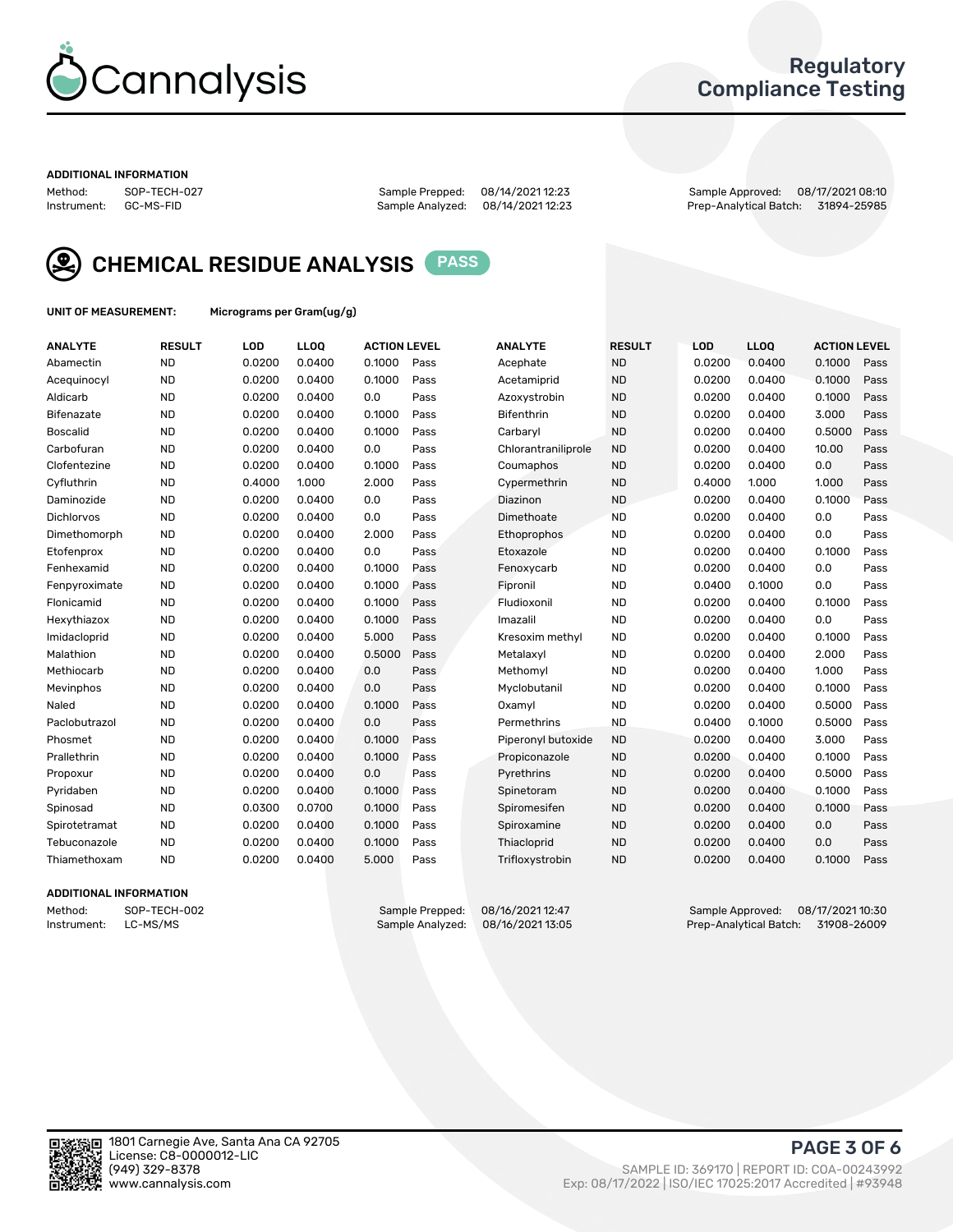

## CHEMICAL RESIDUE GC ANALYSIS PASS

| UNIT OF MEASUREMENT: | Micro |
|----------------------|-------|
|----------------------|-------|

ograms per Gram(ug/g)

| <b>ANALYTE</b>         | <b>RESULT</b> | LOD    | <b>LLOO</b> | <b>ACTION LEVEL</b> |                  | <b>ANALYTE</b>   | <b>RESULT</b> | LOD              | <b>LLOO</b>            | <b>ACTION LEVEL</b> |      |
|------------------------|---------------|--------|-------------|---------------------|------------------|------------------|---------------|------------------|------------------------|---------------------|------|
| Captan                 | <b>ND</b>     | 0.1000 | 0.2000      | 0.7000              | Pass             | Chlordane        | <b>ND</b>     | 0.0109           | 0.0136                 | 0.0                 | Pass |
| Methyl parathion       | <b>ND</b>     | 0.0400 | 0.1000      | 0.0                 | Pass             | <b>PCNB</b>      | <b>ND</b>     | 0.0200           | 0.0400                 | 0.1000              | Pass |
| Chlorfenapyr           | <b>ND</b>     | 0.0800 | 0.1000      | 0.0                 | Pass             | Chlorpyrifos     | <b>ND</b>     | 0.0800           | 0.1000                 | 0.0                 | Pass |
|                        |               |        |             |                     |                  |                  |               |                  |                        |                     |      |
| ADDITIONAL INFORMATION |               |        |             |                     |                  |                  |               |                  |                        |                     |      |
| Method:                | SOP-TECH-010  |        |             |                     | Sample Prepped:  | 08/16/2021 12:47 |               | Sample Approved: |                        | 08/17/2021 11:40    |      |
| Instrument:            | GC-MS/MS      |        |             |                     | Sample Analyzed: | 08/16/2021 13:05 |               |                  | Prep-Analytical Batch: | 31909-26010         |      |
|                        |               |        |             |                     |                  |                  |               |                  |                        |                     |      |

## RESIDUAL SOLVENT ANALYSIS PASS

UNIT OF MEASUREMENT: Micrograms per Gram(ug/g)

| <b>ANALYTE</b>    | <b>RESULT</b> | LOD    | <b>LLOO</b> | <b>ACTION LEVEL</b> |      | <b>ANALYTE</b>           | <b>RESULT</b> | LOD    | LLOO  | <b>ACTION LEVEL</b> |      |
|-------------------|---------------|--------|-------------|---------------------|------|--------------------------|---------------|--------|-------|---------------------|------|
| Acetone           | <b>ND</b>     | 50.00  | 100.0       | 5000                | Pass | Acetonitrile             | <b>ND</b>     | 50.00  | 100.0 | 410.0               | Pass |
| Benzene           | <b>ND</b>     | 0.5000 | 1.000       | 1.000               | Pass | <b>Butane</b>            | <b>ND</b>     | 50.00  | 100.0 | 5000                | Pass |
| Chloroform        | <b>ND</b>     | 0.5000 | 1.000       | 1.000               | Pass | Ethanol                  | <b>ND</b>     | 50.00  | 100.0 | 5000                | Pass |
| Ethyl Acetate     | <b>ND</b>     | 50.00  | 100.0       | 5000                | Pass | <b>Ethyl Ether</b>       | <b>ND</b>     | 50.00  | 100.0 | 5000                | Pass |
| Ethylene oxide    | <b>ND</b>     | 0.5000 | 1.000       | 1.000               | Pass | Heptane                  | <b>ND</b>     | 50.00  | 100.0 | 5000                | Pass |
| Hexane            | <b>ND</b>     | 50.00  | 100.0       | 290.0               | Pass | <b>Isopropyl Alcohol</b> | <b>ND</b>     | 50.00  | 100.0 | 5000                | Pass |
| Methanol          | <b>ND</b>     | 50.00  | 100.0       | 3000                | Pass | Methylene chloride       | <b>ND</b>     | 0.5000 | 1.000 | 1.000               | Pass |
| Pentane           | <b>ND</b>     | 50.00  | 100.0       | 5000                | Pass | Propane                  | <b>ND</b>     | 50.00  | 200.0 | 5000                | Pass |
| Toluene           | <b>ND</b>     | 50.00  | 100.0       | 890.0               | Pass | Xvlenes                  | <b>ND</b>     | 50.08  | 100.0 | 2170                | Pass |
| Trichloroethylene | <b>ND</b>     | 0.5000 | 1.000       | 1.000               | Pass | 1.2-Dichloroethane       | <b>ND</b>     | 0.5000 | 1.000 | 1.000               | Pass |

### ADDITIONAL INFORMATION

Method: SOP-TECH-021 Sample Prepped: 08/14/2021 13:34 Sample Approved: 08/17/2021 08:30<br>Instrument: HS-GC-MS/FID Sample Analyzed: 08/14/2021 13:35 Prep-Analytical Batch: 31895-25989 Prep-Analytical Batch: 31895-25989



UNIT OF MEASUREMENT: Cycle Threshold (Ct)

| <b>ANALYTE</b> | <b>RESULT</b>              | LOD   | <b>LLOO</b> |     | <b>ACTION LEVEL</b> | <b>ANALYTE</b>   | <b>RESULT</b> | LOD   | <b>LLOO</b>      |                  | <b>ACTION LEVEL</b> |
|----------------|----------------------------|-------|-------------|-----|---------------------|------------------|---------------|-------|------------------|------------------|---------------------|
| A.fumigatus    | <b>ND</b>                  | 33.00 | 0.0         | 0.0 | Pass                | A. flavus        | <b>ND</b>     | 33.00 | 0.0              | 0.0              | Pass                |
| A. niger       | <b>ND</b>                  | 33.00 | 0.0         | 0.0 | Pass                | A. terreus       | <b>ND</b>     | 33.00 | 0.0              | 0.0              | Pass                |
| <b>STEC</b>    | <b>ND</b>                  | 33.00 | 0.0         | 0.0 | Pass                | Salmonella spp   | <b>ND</b>     | 33.00 | 0.0              | 0.0              | Pass                |
|                | ADDITIONAL INFORMATION     |       |             |     |                     |                  |               |       |                  |                  |                     |
| Method:        | SOP-TECH-016, SOP-TECH-022 |       |             |     | Sample Prepped:     | 08/16/2021 07:57 |               |       | Sample Approved: | 08/16/2021 18:40 |                     |

Instrument: qPCR Sample Analyzed: 08/16/2021 07:59 Prep-Analytical Batch: 31899-25994

PAGE 4 OF 6

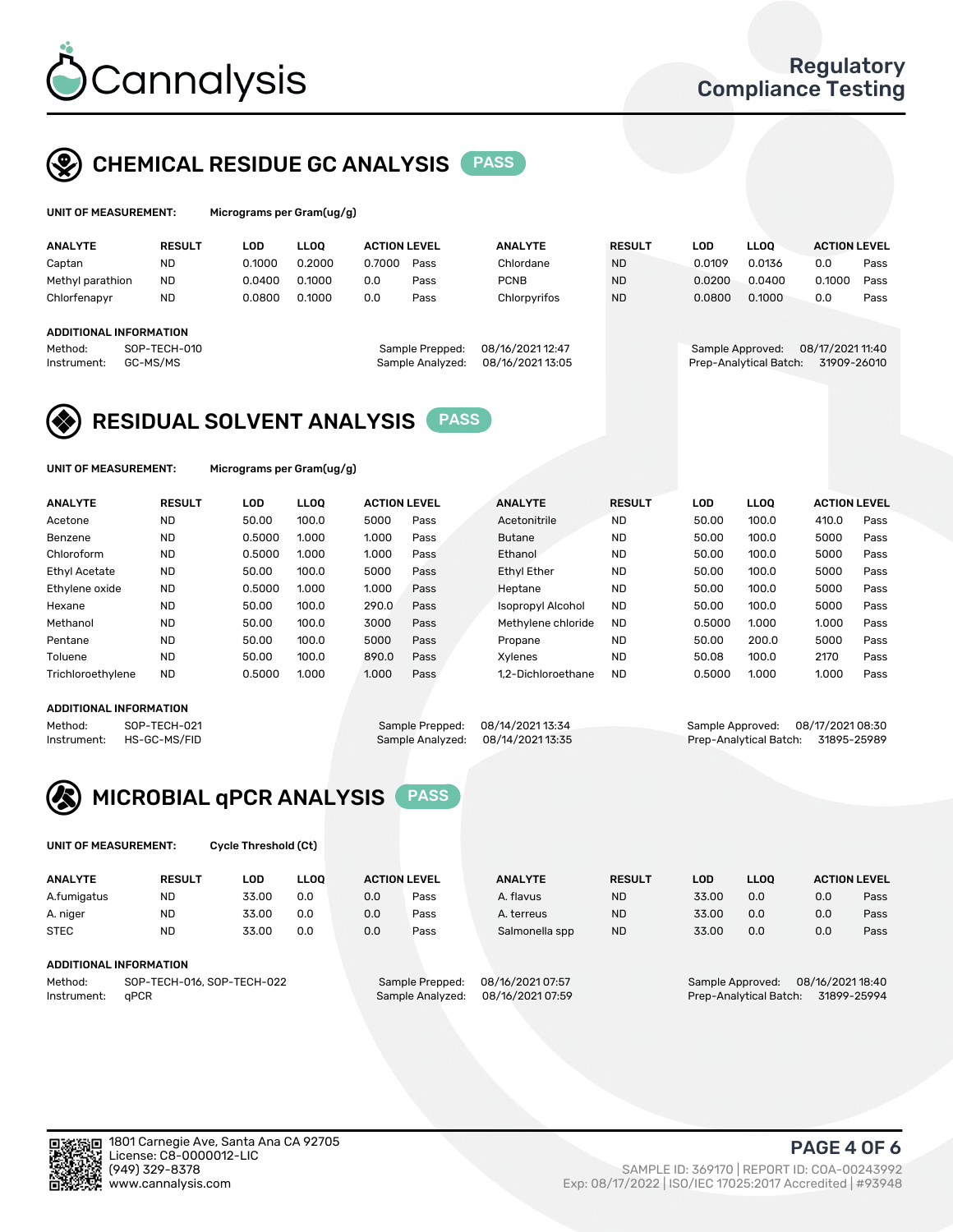



| UNIT OF MEASUREMENT:          |               | Micrograms per Gram(ug/g)                                    |             |                     |                  |                  |                                                                                 |                  |                        |                     |      |
|-------------------------------|---------------|--------------------------------------------------------------|-------------|---------------------|------------------|------------------|---------------------------------------------------------------------------------|------------------|------------------------|---------------------|------|
| <b>ANALYTE</b>                | <b>RESULT</b> | <b>LOD</b>                                                   | <b>LLOO</b> | <b>ACTION LEVEL</b> |                  | <b>ANALYTE</b>   | <b>RESULT</b>                                                                   | <b>LOD</b>       | <b>LLOQ</b>            | <b>ACTION LEVEL</b> |      |
| Arsenic                       | <b>ND</b>     | 0.0120                                                       | 0.1000      | 0.2000              | Pass             | Cadmium          | <b>ND</b>                                                                       | 0.0072           | 0.0500                 | 0.2000              | Pass |
| Lead                          | $<$ LLOO      | 0.0068                                                       | 0.0500      | 0.5000              | Pass             | Mercury          | <lloq< td=""><td>0.0060</td><td>0.0500</td><td>0.1000</td><td>Pass</td></lloq<> | 0.0060           | 0.0500                 | 0.1000              | Pass |
|                               |               |                                                              |             |                     |                  |                  |                                                                                 |                  |                        |                     |      |
| <b>ADDITIONAL INFORMATION</b> |               |                                                              |             |                     |                  |                  |                                                                                 |                  |                        |                     |      |
| Method:                       | SOP-TECH-013  |                                                              |             |                     | Sample Prepped:  | 08/16/2021 12:47 |                                                                                 | Sample Approved: |                        | 08/17/2021 19:46    |      |
| ICP-MS<br>Instrument:         |               |                                                              |             |                     | Sample Analyzed: | 08/16/2021 13:24 |                                                                                 |                  | Prep-Analytical Batch: | 31913-26011         |      |
| UNIT OF MEASUREMENT:          |               | <b>MYCOTOXINS ANALYSIS</b><br>Micrograms per Kilogram(ug/kg) |             | <b>PASS</b>         |                  |                  |                                                                                 |                  |                        |                     |      |
|                               |               |                                                              |             |                     |                  |                  |                                                                                 |                  |                        |                     |      |
| <b>ANALYTE</b>                | <b>RESULT</b> | <b>LOD</b>                                                   | <b>LLOO</b> | <b>ACTION LEVEL</b> |                  | <b>ANALYTE</b>   | <b>RESULT</b>                                                                   | LOD              | <b>LLOQ</b>            | <b>ACTION LEVEL</b> |      |
| Aflatoxin B1                  | <b>ND</b>     | 1.000                                                        | 2.000       |                     | N/A              | Aflatoxin B2     | <b>ND</b>                                                                       | 2.000            | 5.000                  |                     | N/A  |
| Aflatoxin G1                  | <b>ND</b>     | 2.000                                                        | 5.000       |                     | N/A              | Aflatoxin G2     | <b>ND</b>                                                                       | 2.000            | 5.000                  |                     | N/A  |
| <b>Total Aflatoxins</b>       | <b>ND</b>     | 10.00                                                        | 14.00       | 20.00               | Pass             | Ochratoxin A     | <b>ND</b>                                                                       | 1.000            | 2.000                  | 20.00               | Pass |
| <b>ADDITIONAL INFORMATION</b> |               |                                                              |             |                     |                  |                  |                                                                                 |                  |                        |                     |      |

Method: SOP-TECH-020 Sample Prepped: 08/16/2021 16:30 Sample Approved: 08/17/2021 14:45 Instrument: LC-MS/MS Sample Analyzed: 08/16/2021 16:32 Prep-Analytical Batch: 31923-26017

# FILTH & FOREIGN MATERIAL ANALYSIS PASS

UNIT OF MEASUREMENT: Filth and Foreign Matter (%, #/3g)

| <b>ANALYTE</b>         | <b>RESULT</b>                     | LOD | <b>LLOO</b> | <b>ACTION LEVEL</b> |                                     | <b>ANALYTE</b>                       | <b>RESULT</b> | LOD | <b>LLOO</b>                                | <b>ACTION LEVEL</b>             |      |
|------------------------|-----------------------------------|-----|-------------|---------------------|-------------------------------------|--------------------------------------|---------------|-----|--------------------------------------------|---------------------------------|------|
| IF RH ME               | ND                                | 0.0 | 0.0         | 1.000               | Pass                                | <b>IFM</b>                           | <b>ND</b>     | 0.0 | 0.0                                        | 25.00                           | Pass |
| Mold                   | <b>ND</b>                         | 0.0 | 0.0         | 25.00               | Pass                                | <b>SSCD</b>                          | <b>ND</b>     | 0.0 | 0.0                                        | 25.00                           | Pass |
| ADDITIONAL INFORMATION |                                   |     |             |                     |                                     |                                      |               |     |                                            |                                 |      |
| Method:<br>Instrument: | SOP-TECH-009<br>Visual Inspection |     |             |                     | Sample Prepped:<br>Sample Analyzed: | 08/17/2021 17:11<br>08/17/2021 17:12 |               |     | Sample Approved:<br>Prep-Analytical Batch: | 08/17/2021 17:15<br>31962-26041 |      |



PAGE 5 OF 6